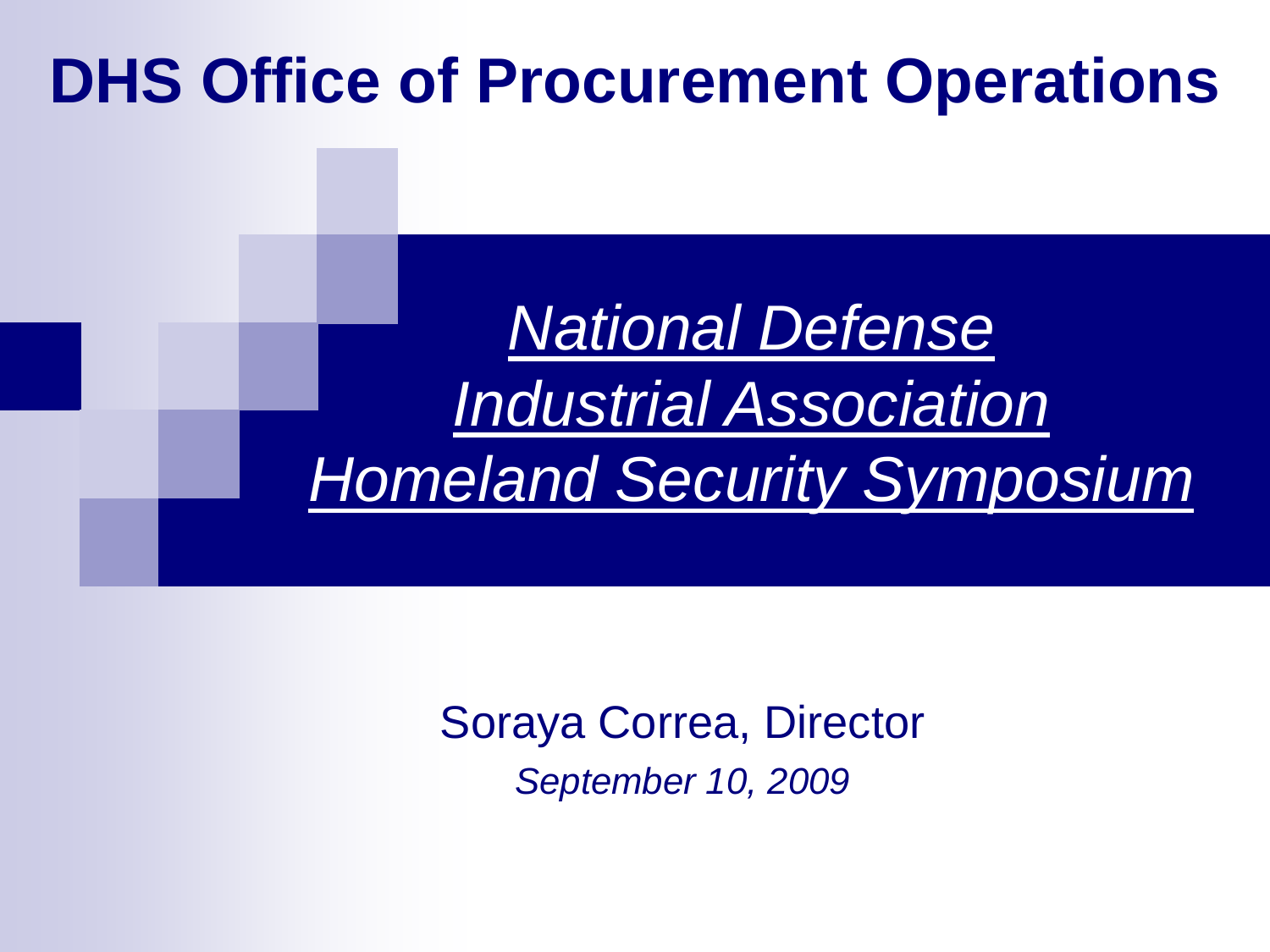## **CPO Organization**



As of 5/27/09

**DHS Heads of Contracting Activities FY 2008 Spends**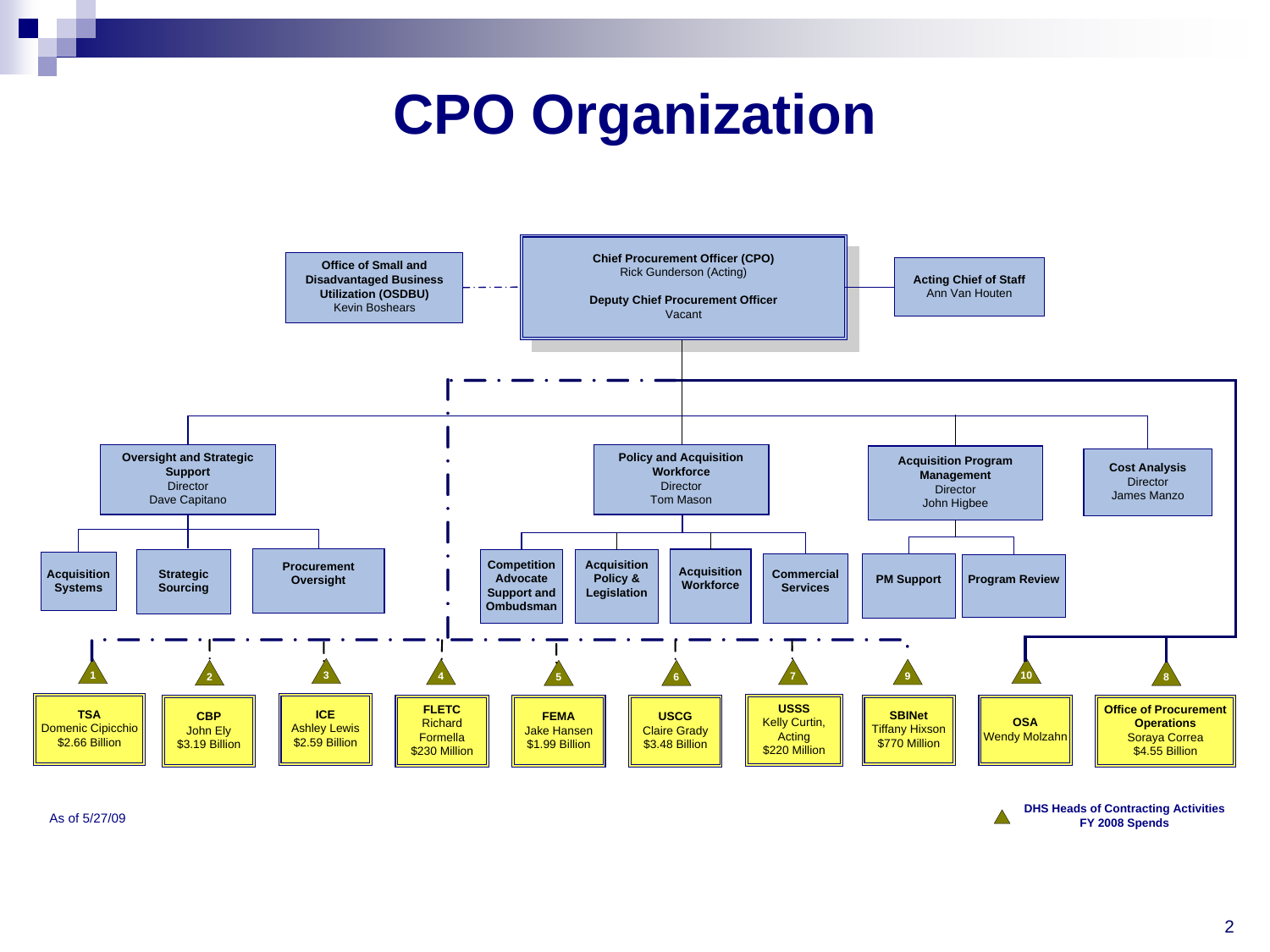## **OPO Organization**

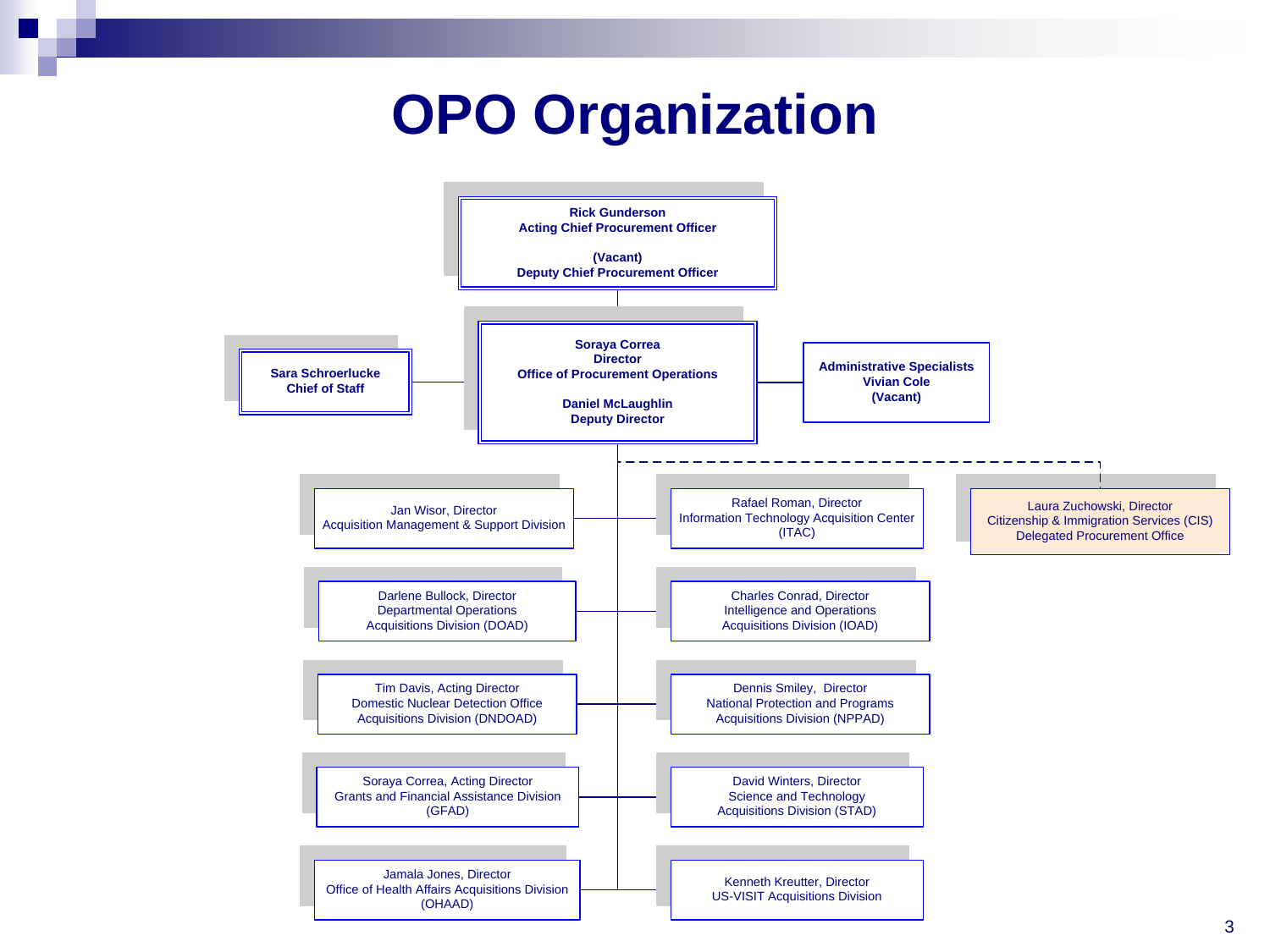## **OPO Customers**

- Executive Office of the Secretary
- Under Secretary for Management, including CFO, CIO, CPO, CAO, CHCO and CSO
- **Under Secretary National Protection and** Programs Directorate
- Under Secretary Science & Technology
- Under Secretary Intelligence and Analysis
- **Director Domestic Nuclear Detections Office**
- Assistant Secretary Office of Health Affairs
- **Director Citizenship & Immigration Services**
- **Director Operations Coordination**
- **Assistant Secretary for Policy**
- Assistant Secretary Legislative Affairs
- **Assistant Secretary Public Affairs**
- **Director Counter Narcotics Enforcement**
- Chief Privacy Officer
- **Civil Rights & Civil Liberties Officer**
- **Director National Cyber Security Center**
- General Counsel
- Citizenship & Immigration Service **Ombudsman**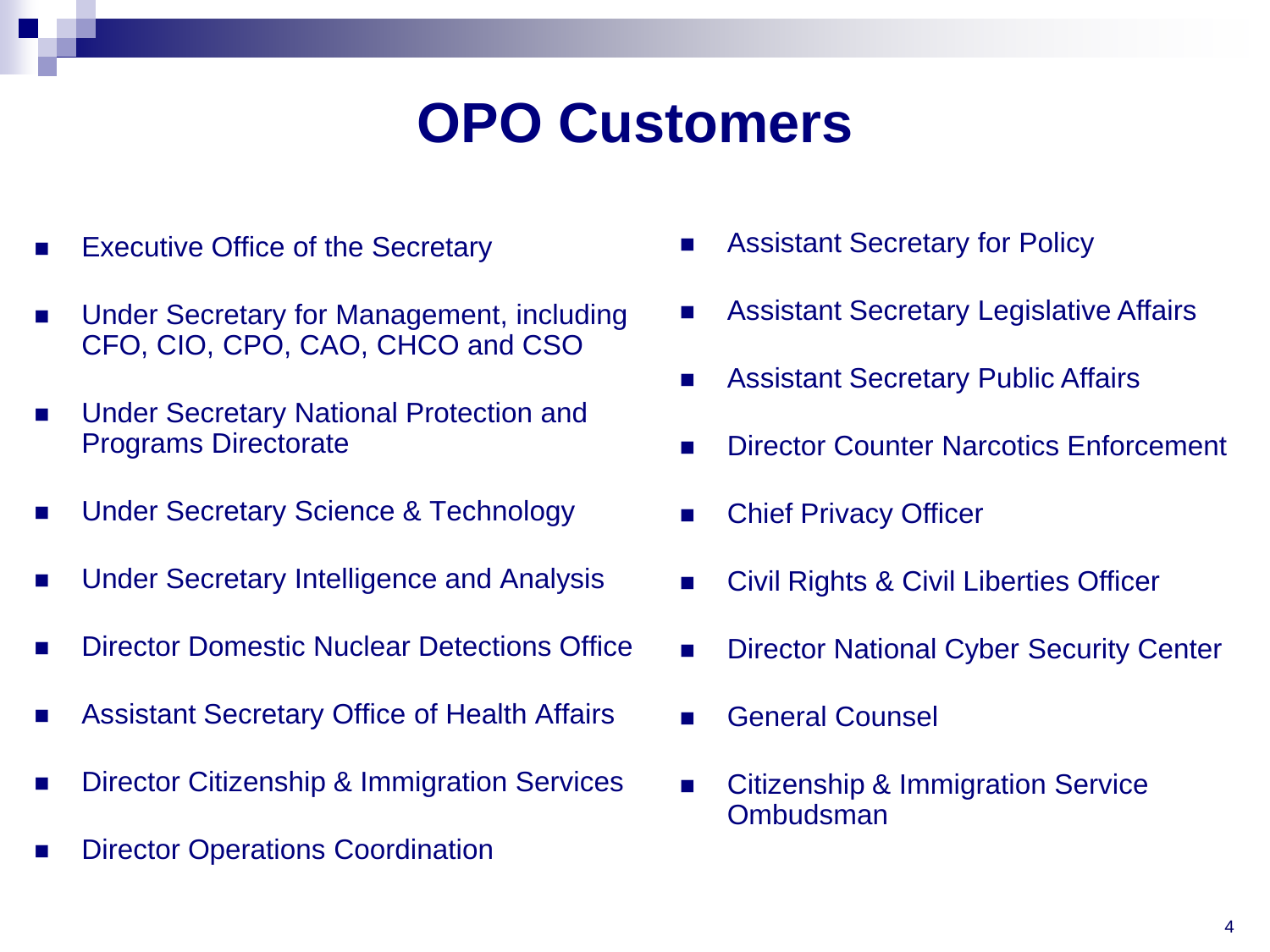### **OPO Mission and Values**

### **Our Mission**

We will obtain the best value products and services for our DHS customers. We will be innovative and continuously improve our processes for managing and implementing acquisitions. We will support the mission, ensuring conformance with law and preserving the public's trust.

### $Q<sub>ur</sub>  $V<sub>alues</sub>$$

**Teamwork** We communicate actively and openly with each other and with all whom we serve. We value and respect the contributions of others.

> Integrity We take responsibility for our actions and keep our word.

Professionalism We conduct ourselves in a professional, Courteous manner that reflects well on our agency.

**Customer Service** We are committed to helping customers achieve their mission. We work to serve our customers efficiently and exceed their expectations.

#### **Excellence**

We strive for excellence and are committed to continuous quality improvement. We take pride in providing the highest quality professional service.

"Committed to Excellence"